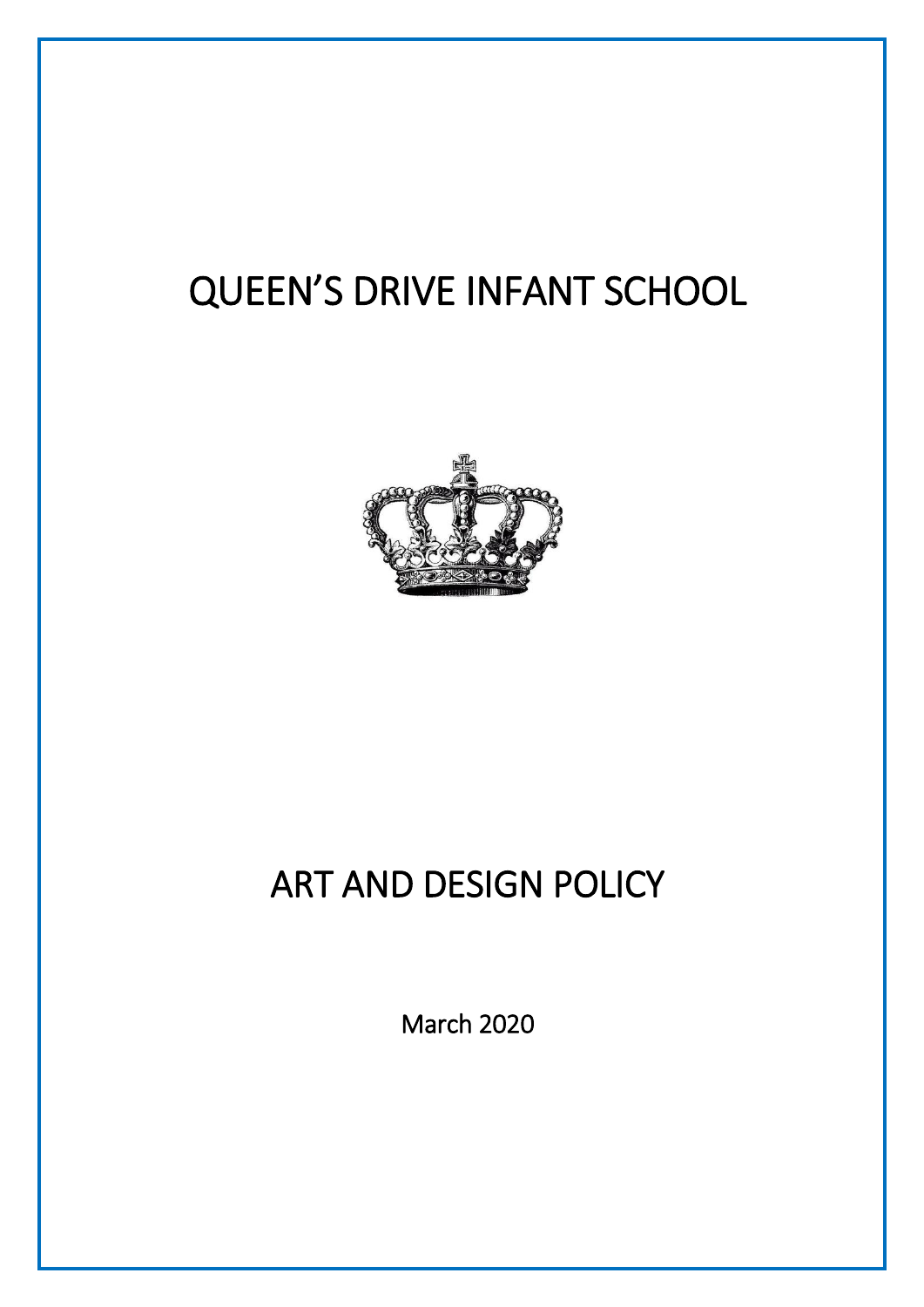#### Vision

#### This policy reflects the requirements of the National Curriculum framework and the Areas of Learning and within the Foundation Stage Curriculum.

Our vision in Art is to create the highest form of human creativity. Art is a fantastic way for all children of all ages to express themselves, be creative and to explore throughout all areas of the Curriculum.

"All children are artists" Pablo Picasso.

#### Aims/Intent

Art, craft and design embody some of the highest forms of human creativity. A high-quality art and design education should engage, inspire and challenge pupils, equipping them with the knowledge and skills to experiment, invent and create their own works of art, craft and design. As pupils progress, they should be able to think critically and develop a more rigorous understanding of art and design. They should also know how art and design both reflect and shape our history, and contribute to the culture, creativity and wealth of our nation.

We ensure that all pupils:

- produce creative work, exploring their ideas and recording their experiences
- become proficient in drawing, painting, sculpture and other art, craft and design techniques
- evaluate and analyse creative works using the language of art, craft and design
- know about great artists, craft makers and designers, and understand the historical and cultural development of their art forms.

National Curriculum 2014

### Implementation / Organisation

Children will develop their knowledge, skills and understanding through progressive activities from Foundation stage to Year Two. Each year group covering progressively more complex aspects of the main areas – drawing, painting, printing and sculpture.

Defining and Demystifying the destination - Class teachers to teach art through the half term topic. There should be a skills focus, using different mediums to build up to a final piece. At least one session will be devoted to the teaching of discrete art skills e.g. observation skills, during the half terms chosen to teach art. A series of lessons may be followed by a session where skills and techniques are applied. End pieces may be directed towards other subjects where appropriate, and in the style of the focused artist.

High Expectations/Challenge for all – Within the class we recognise there will be different ability Artists and we aim to provide suitable learning opportunity for all children. We achieve this by: